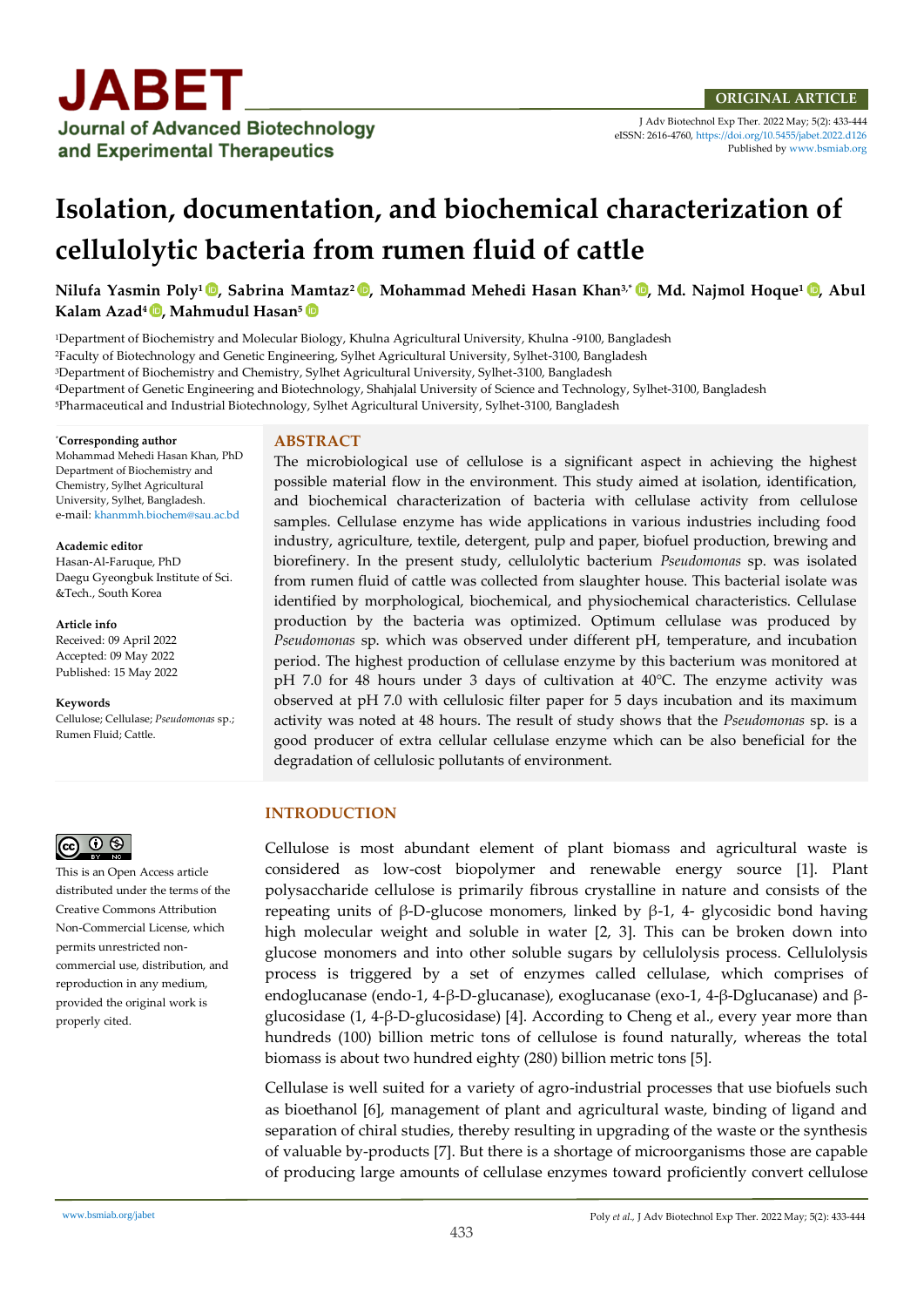into fermentable products [8]. Numerous microorganisms synthesize cellulose, a bioactive compound for the period of their life span on cellulosic materials [9]. In soils, cellulosic compounds are degraded mostly by cellulolytic microorganisms such as fungi and bacteria [10]. Bacteria are currently extensively studied for cellulose production due to their enormously high natural diversity and ability to produce stable enzymes that can be used in industry [11, 12]. The prospective cellulose synthesizing bacteria are *Cellulomonas, Pseudomonas, Thermoactinomycetes*, *Bacillus* sp. *Clostridium, Cellulomonas, Cellulosimicrobium, Thermomonospora* [13]. Bacterial cellulase generally act as effective and potent catalyst [14] which is extensively used for their rapid growth, multi-enzyme complexes expression. Moreover, their stability at high temperature and pH helps to reduce activity of inhibition and ability to colonize a comprehensive range of environmental niches [15, 8]. Additionally, nature and quality of cellulose, temperature, pH of the medium, incubation period, carbon sources, medium additives, and existence of diverse inducers are also important parameters for the maximization of different cellulase enzymes production [16].

Research on the isolation and characterization of vigorous cellulase producing microorganisms from different sources have been sustained for numerous years [17]. Most of the previous studies emphasized more on fungi than on bacteria as a potential source for the production of cellulase. Therefore, the primary objective of this research was the isolation and identification of cellulytic bacteria from rumen fluid, their ability to produce cellulase enzyme and the effect of pH, temperature, and incubation period in the production of cellulase enzyme.

## **MATERIALS AND METHODS**

## **Sample collection**

Rumen fluid samples were collected from slaughtering cattle at Kajitula Slaughtering house, Sylhet City Corporation, Bangladesh. Flasks containing warm water were used to carry out rumen fluid following Khan and Chaudhry, [18] protocol in order to maintain survival temperature for microbes. The collected liquid was squeezed out, filtered through a 4-layer cheesecloth, sealed, and stored at 39 °C.

## **Reagents and culture media preparation**

Analytically graded inorganic reagents KH2PO4 1.0 g, K2HPO4 1.145 g, MgSO4 0.4 g, NH4SO4 5.0 g, CaCl<sup>2</sup> 0.05 g, FeSO<sup>4</sup> 0.00125 g, carboxy methyl cellulose (CMC) 10.0 g and agar 18g were dissolved in 1000 ml double distilled water (ddH2O) to prepare culture media. The prepared media was then sterilized by autoclaving at 121°C, 15 psi for around 30 min and subsequently introduced into sterilized petri dishes that were oven dried at 180 °C for 1hour.

## **Isolation of cellulolytic bacteria**

At first, rumen fluid (1 ml) was diluted with 9 ml sterile double distilled water (ddH2O) (v/v) where 10−<sup>1</sup> to 10−<sup>5</sup> serial dilutions were prepared. Then 0.3 ml of samples was taken from each dilution and streaked into petri dishes containing CMC medium and incubated at 37°C for 24 hours [31]. After 24 h of incubation, no clear zone was formed around the bacterial culture that's why it was applied iodine to visualize the clear zones produced by cellulolytic bacteria. Subsequently, well grown colonies were chosen to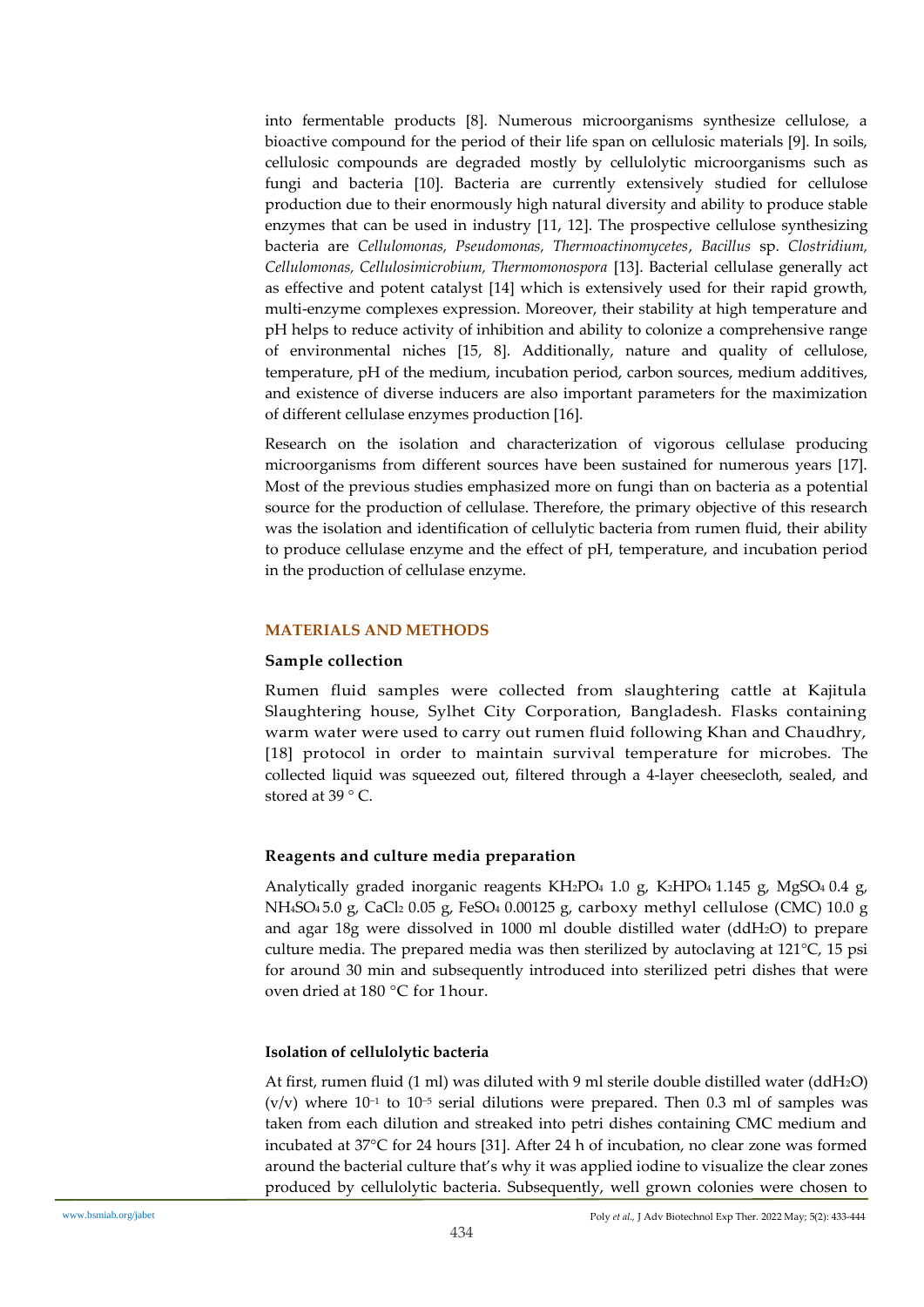obtain a pure culture of bacteria using two loops of an inoculating needle to transfer and inoculate onto a petri dish containing CMC medium [19]. The selection of cellulolytic species was conducted based on the ratio of clear zone to colony diameter after 48 hours on carboxy methyl cellulose (CMC) media. Later, subcultures were made to produce new culture with a lower density of cells.

No ethical approval is needed here as rumen fluid was collected from rumen after normal slaughtering of cattle.

## **Characterization of cellulose-producing bacteria microscopically with gram staining**

Gram stain was an empirical method of distinguishing bacterial species into two large groups (Gram-positive and Gram-negative) based on the presence of chemicals, primarily the presence of high levels of peptidoglycan and physical properties of their cell walls. A small colony was taken using a loop needle, then smeared on a glass slide and fixed by gentle heating over Bunsen. Gram A (Crystal violet- primary stain) solution was then applied on the smear to stain and left for 2 minutes then rinsed with running water. Next, dropped with Gram B (Lugol's iodine) solution as mordant for 1 minute and then washed with running water. Then 95 % ethanol was added until the remaining dye disappears for 5 seconds and rinsed again with running water. In the final stage, the preparation was dropped with gram C (safranin) solution as counter stain and allowed to stain and dry for 45 seconds. Then it was drizzled with immersion oil and examined under a microscope at a magnification of 100X. After that, the slide was washed, blotted, and dried in the air, and the observations were performed by looking at cell morphology and color. Gram-positive bacteria change color to purple or blue, while Gram-negative bacteria change color to red [20].

# **Biochemical test**

## *Catalase test*

The catalase test was performed according to Cappucino and Sherman's method [19]. Colonies that had been cultured for 18-24 hours were transferred to a glass slide with a loop, and 1-2 drops of 3 percent hydrogen peroxide were applied to the colonies. The presence of gas bubbles in the glass slide indicated positive results, whereas the absence of gas bubbles indicated catalase negative results [21].

## *Oxidase test*

Oxidase test was carried out by smearing isolates in filter paper that was soaked with tetramethyl-p-phenylenediaminedihydrochloride. Inoculated were observed on paper for a color change to deep blue or purple within 10-30 seconds. Violet color indicates oxidase positive and white color indicates oxidase negative [21].

## *Citrate test*

Inoculate Simmons citrate agar on the slant by touching a colony that was 18-24 h old with a straight wire. Stabbing the butt and broth culture of the medium was strictly prohibited. After 7 days incubation at 35-37°C, bacterial growth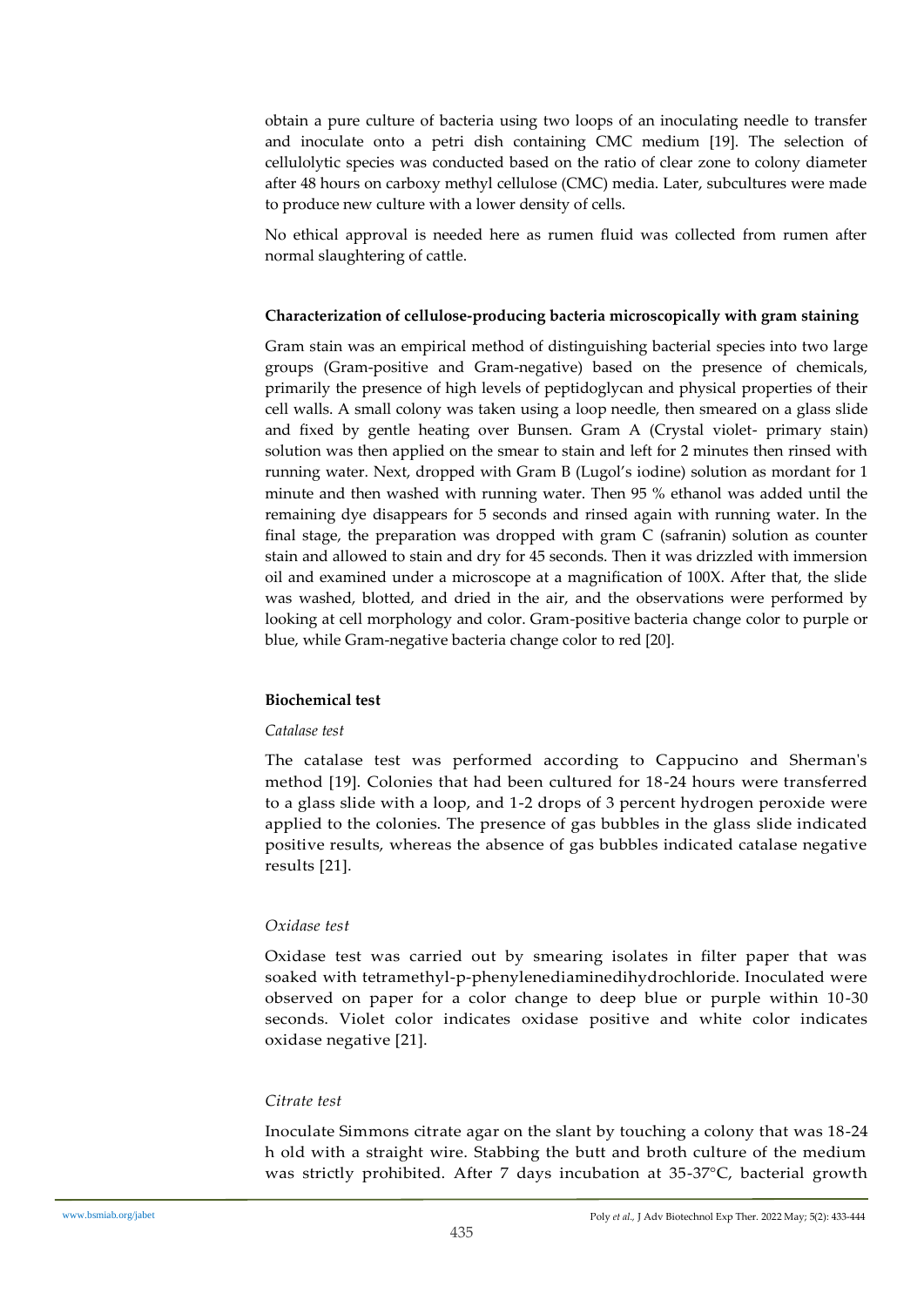with color changes from green to intense blue along with the slant indicates citrate positive and green slant with no color change indicates citrate negative [21].

## *Indole test*

Indole test was a commonly used biochemical test to differentiate Enterobacteriaceae and other genera. Indole test was used to determine the ability of an organism to split amino acid tryptophan to form the compound indole. Indole production was detected by Kovac's or Ehrlich's reagent which contains 4(p)-dimethylamino benzaldehyde, this reacts with indole to produce a pink or red colored compound indicate indole positive and no color change indicate indole negative [21].

# *Methyl red test*

Unknown microorganism was inoculated by using sterile inoculation loop into sterile medium, which was prepared from mixing of 7g buffered peptone, 5g glucose and 5g Di-potasium phosphate in per liter of deionized water. The inoculated tube was then subjected to incubate at 35-37°C for two to five days. After incubation, the broths were obtained from the incubator and 5 drops of Methyl Red reagent was added to the broth. Color changes to red indicate Methyl red positive and no color changes indicate Methyl red negative [21].

## *Voges-Proskauer test*

A tube of MR/VP broth (reagents of alpha-napthol (5%) and absolute ethanol) was taken and a pure culture of the test organism was inoculated into it. Then it was incubated for 24 to 48 hours at 35°C. At the end of this time, aliquot of 1 ml brought to clean test tube. A 0.6 ml of 5% alpha naphthol was added followed by 0.2 ml of 40 % KOH. To expose the medium to atmospheric oxygen, gentle shaking of the tube gently was practiced and then allowed to remain undisturbed for 10 to 15 min. A pink-red color at the surface indicated positive result for this test [21].

# *Glucose fermentation test*

At first, trypticase 3g, sodium chloride 5g and phenol red 0.018g were weighed and dissolved in 100 ml distilled water and transferred into conical flasks. Then,  $0.5\%$  of dextrose was added into the flasks and autoclaved at  $115^{\circ}$ C for 15 minutes. The mixture was then transferred into fermentation tubes and labeled properly. Carbohydrate broths were inoculated with aseptically labeled bacterial culture and incubated the tubes for 18-24 hours at 37°C. Color changes to yellow indicated positive and no color changes indicated negative [21].

## **Cellulolytic enzyme production and assay**

For cellulolytic enzyme production, at first seed production in CMC media (40 ml) was prepared without agar in a 100 ml conical flask. Later, 10 ml of CMC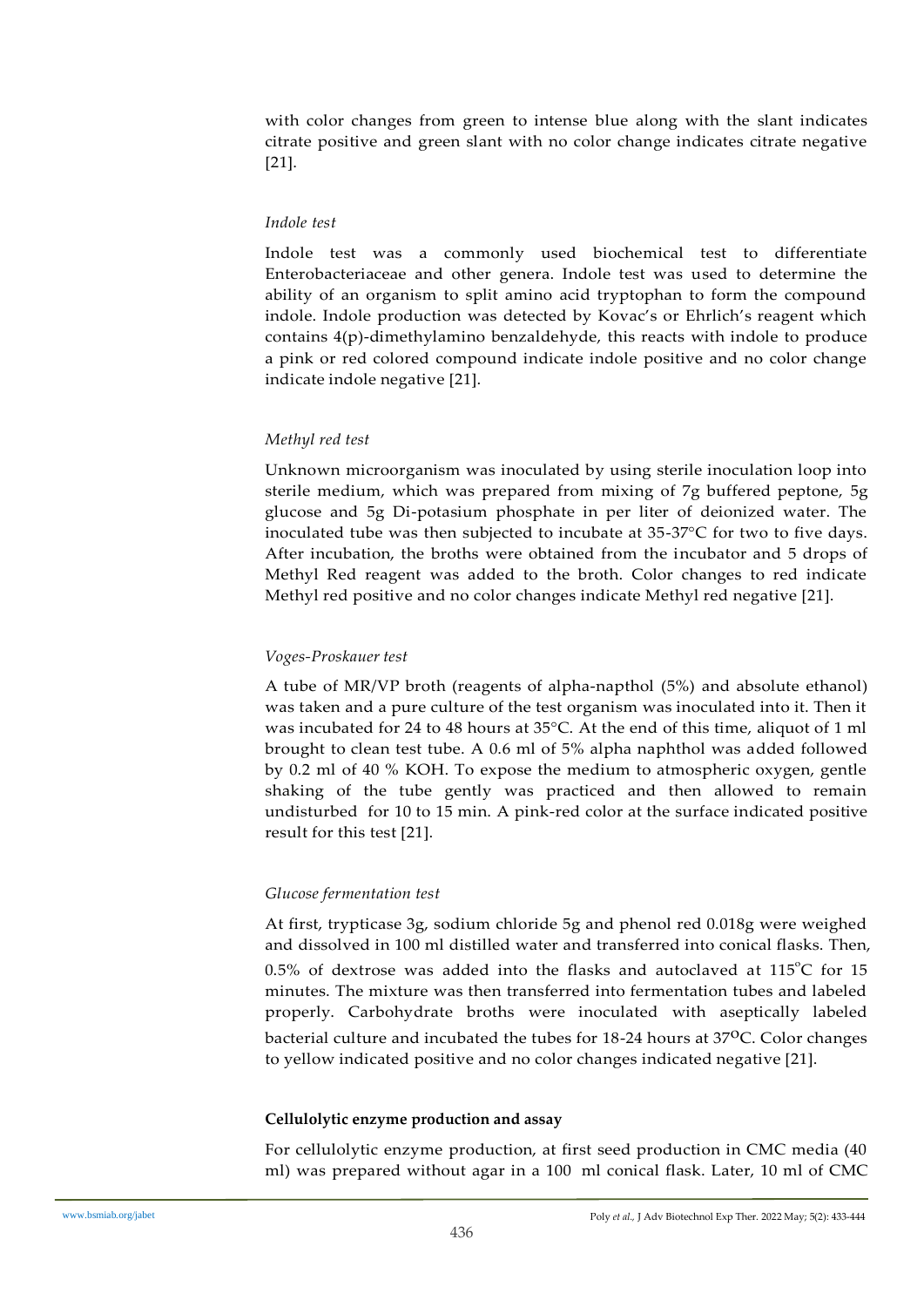solution was poured into three conical flasks and maintained different  $p^H$  (6.0, 6.5 and 7.0) which was measured and set accordingly. Then it was autoclaved and inoculated with 1% inoculum  $(v/v)$  using sterilized inoculating loop. The preparation was then subjected to incubate in a shaking incubator at 37°C at 120 rpm for 24 hours. The media without the culture was considered as control. After 18 hours enzyme was collected and evaluated it.

## *Screening for enzymes production*

At the end of the incubation, the agar medium along with bacterial colonies was flooded with an aqueous solution of Congo red  $(1\%$  w/v) for 15 minutes. The congo red solution was then poured off and the plates were further treated by flooding with 1M NaCl for 15 minutes. The formation of a clear zone due to hydrolysis, indicated cellulose degradation, but the results were so poor that Gram's iodine (KI+I2) was used [22]. The ratio of the highest cellulose activity producer was assumed to contain the highest activity [23, 24].

#### *Cellulolytic enzyme activity assay*

Filter paper (FPase) was used to measure the activity of cellulolytic enzyme, as described by Mandels and Weber [25]. 1.8 ml 50 micromole sodium citrate buffer was absorbed with double ring 102 filter paper (pH 4.8). Then 0.2 ml of culture was added and incubated for 60 minutes at 40  $^{\circ}$ C. The reaction was stopped by adding 3.0 ml of dinitro-salicylic acid (DNS) reagent to the reagent tubes and placing them in a water bath at 100 °C for 15 minutes. To stabilize the color, 1 ml Rochelle salt solution (40 g Rochelle salt in 100 ml distilled water) was added. In a spectrophotometer, the absorbance/optical density (OD) was measured at 575 nm against a blank of 50  $\mu$ M citrate buffer. One micromole of glucose liberated per ml enzyme per minute equaled one unit of CMCase activity.

#### **Measurement of glucose liberated by crude cellulase**

To create a standard curve, the absorbance of a known glucose concentration solution (0.2 to 1 mg/ml) was measured in a spectrophotometer and compared to distilled water (control) as mentioned above. 1  $\mu$ M of glucose liberated per ml enzyme per minute was defined as one unit of enzyme.

## **Effect of pH on the cellulase production**

The influence of optimum pH for cellulase production by the experimental microorganism was determined by culturing the bacteria and measuring the enzyme activity at different pH value ranging from 6, 6.5 and 7 at optimum condition. Different suitable buffer, 50mM sodium citrate (pH 4.0), 50 mM sodium acetate (pH 5.0 and 6.0), 50 mM sodium phosphate (pH 7.0 and 8.0) were used.

#### **Effect of temperature on the cellulase production**

Temperature plays a significant role for the production of cellulase by the test organism. To observe the effect of temperature on the production of cellulase,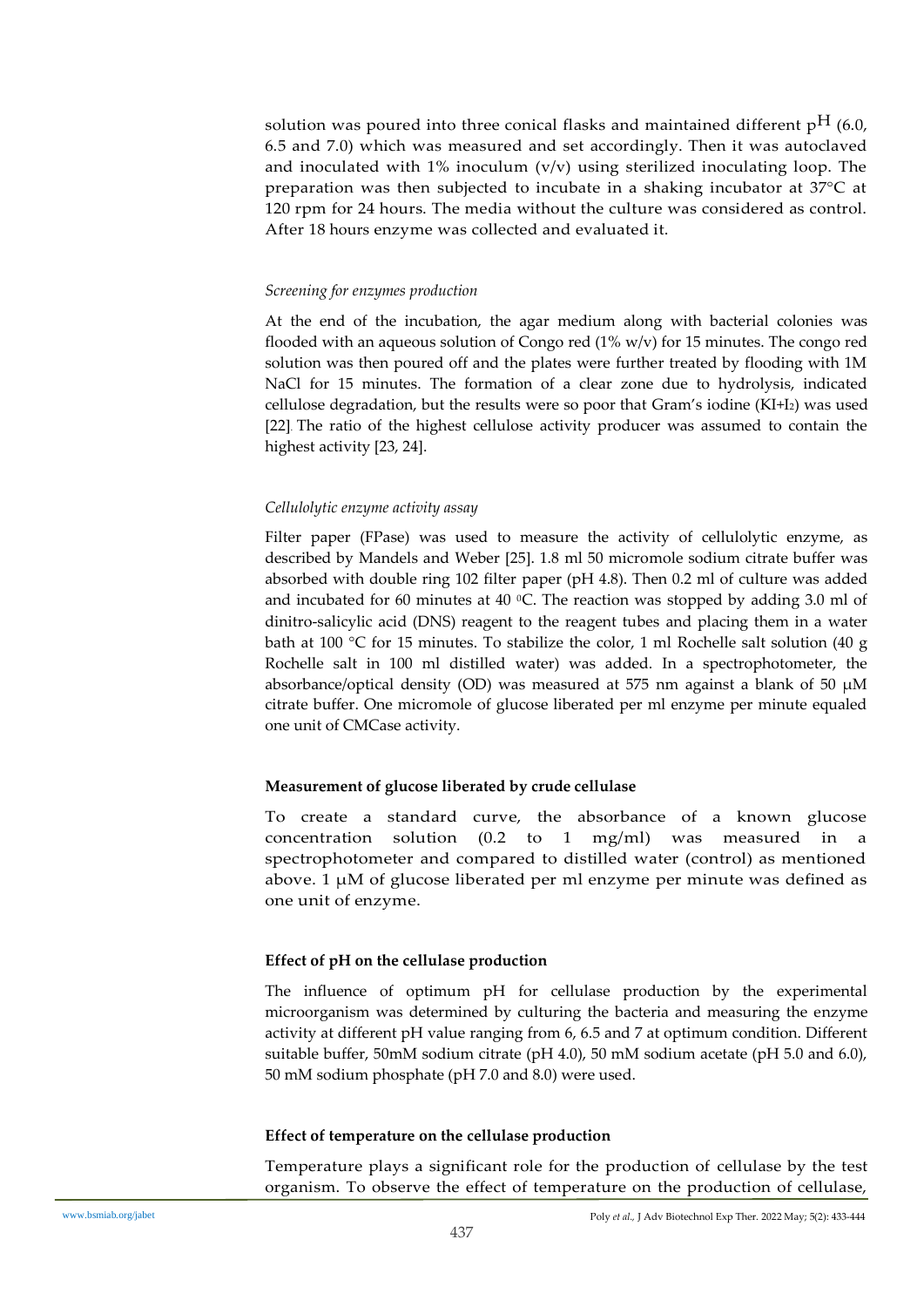the fermentation was carried out at different temperatures ranging from 25- 45°C.



**Figure 1**. Glucose standard curve for measuring glucose concentration by DNS method.

# **Effect of incubation period on cellulase activity**

The experiment was carried out to find out the effect of incubation time on the production of cellulose. The flasks containing 50 ml sterile production medium were inoculated with 10 ml seed culture and incubated for 3 days at optimum temperature.

# **RESULTS**

# **Isolation and screening of cellulolytic bacteria from rumen fluid sample**

A number of cellulolytic bacterial colonies were isolated from the rumen fluid of cattle on CMC medium and screening of cellulolytic activity were visualized using Congo red staining 0.1%. Degradation of cellulose was indicated by the presence of a clear zone around the bacterial colonies as shown in Figure 2. Strain was found to have cellulolytic activity and based on the cellulolytic index calculated by the diameter of the clear zone; the isolate had cellulolytic activity. +2.5 cm (Figure 2). Clear zone producing bacterial isolates were then subjected to various biochemical tests [26].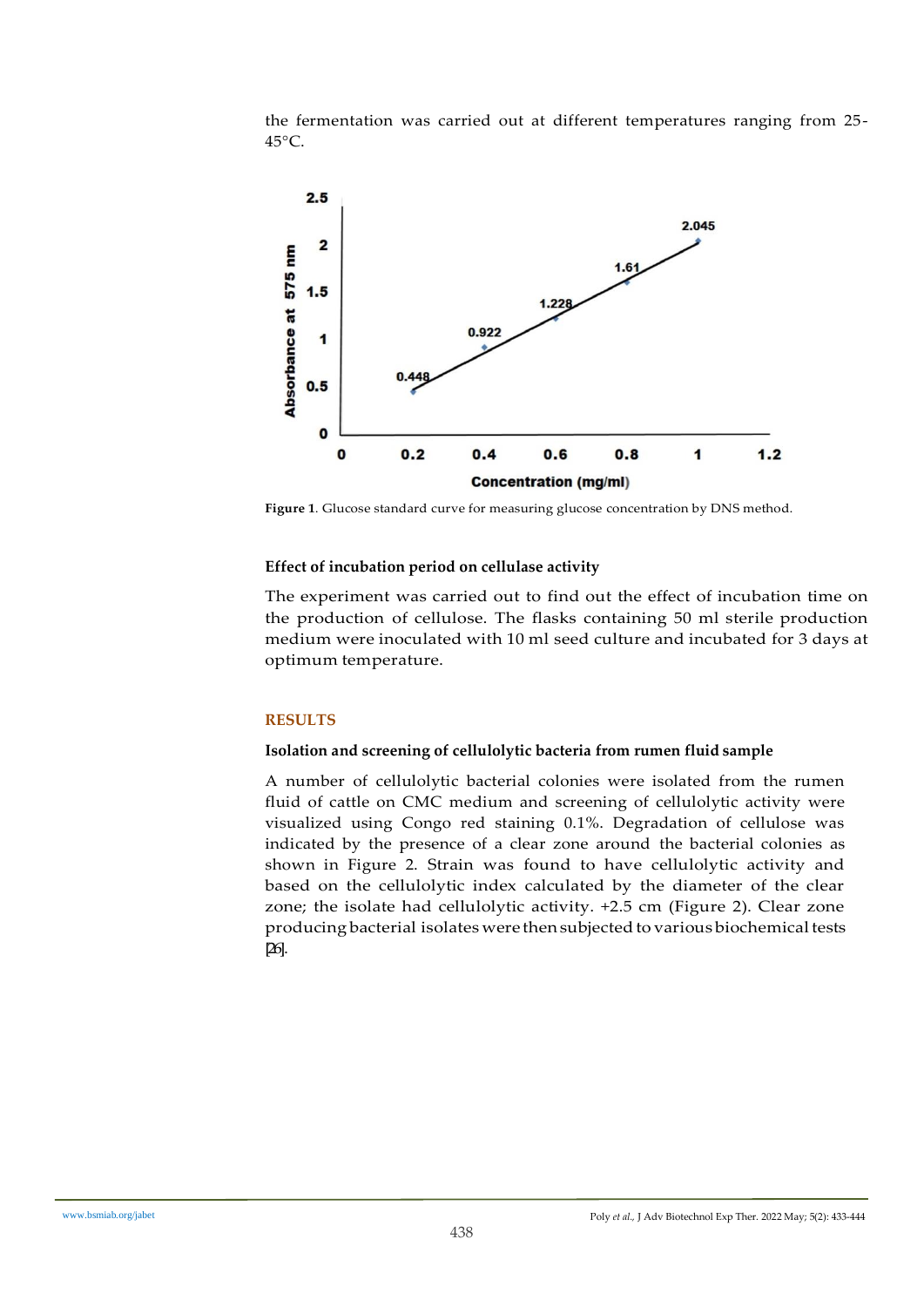

**Figure 2**. Visualization of cellulolytic activity based on the cellulolytic index.

## **Biochemical test for genus identification**

Results from the biochemical tests, it was observed that the bacterium was a gram-negative and rod shaped. Bubbles of oxygen gas were generated on the slide when the amylolytic bacterial colonies were brought for catalase test that indicates the isolates have the ability to catalyze  $H_2O_2$ . Enzyme Catalase catalyzes the breakdown of H<sub>2</sub>O<sub>2</sub> and O<sub>2</sub>. Hydrogen peroxide (H<sub>2</sub>O<sub>2</sub>) is toxic to cells and so it stimulates enzymes in cells. In case of oxidase test, the colonies showed positive results by producing purple color on moist filter paper that is able to produce cytochrome C oxidase (Table 1). The other genus confirmatory identification test was based on methyl red, vogesproskuer, glucose fermentation, citrate test and indole test. Among these, the bacterial colonies gave positive result for methyl red, voges-proskuer, glucose fermentation, citrate test except for indole test (Table 1). Based on biochemical and morphological test results, the isolates were identified to belong to the genus of *Pseudomonas* sp. This bacterial genus is gram negative; rod shaped and have cellulolytic activities.

| Name of the tests    | <b>Observations</b>                    | <b>Results</b> | Remarks                                                   |
|----------------------|----------------------------------------|----------------|-----------------------------------------------------------|
| Gram-staining        | Red color on slide under<br>microscope |                | Gram negative.                                            |
| Catalase             | Presence of bubble on slide            | $+$            | Catalysis of $H_2O_2$                                     |
| Oxidase              | Purple color on filter paper           | $+$            | Production of Cytochrome c<br>oxidase.                    |
| Indole               | No color change                        |                | Cannot utilize tryptophan.                                |
| MR (Methyl red)      | Red color in test tubes                | $+$            | Production of mixed acids<br>such as lactic acid.         |
| VP (Vogesprosker)    | Pink, red color in test tubes          | $+$            | Production of acetone in broth<br>culture.                |
| Glucose fermentation | Yellow color in test tubes             | $\ddot{}$      | Metabolism of carbohydrates<br>such as glucose, dextrose. |
| Citrate test         | Intense blue color in test tube        | $\ddot{}$      | Utilization of citrate as carbon<br>source.               |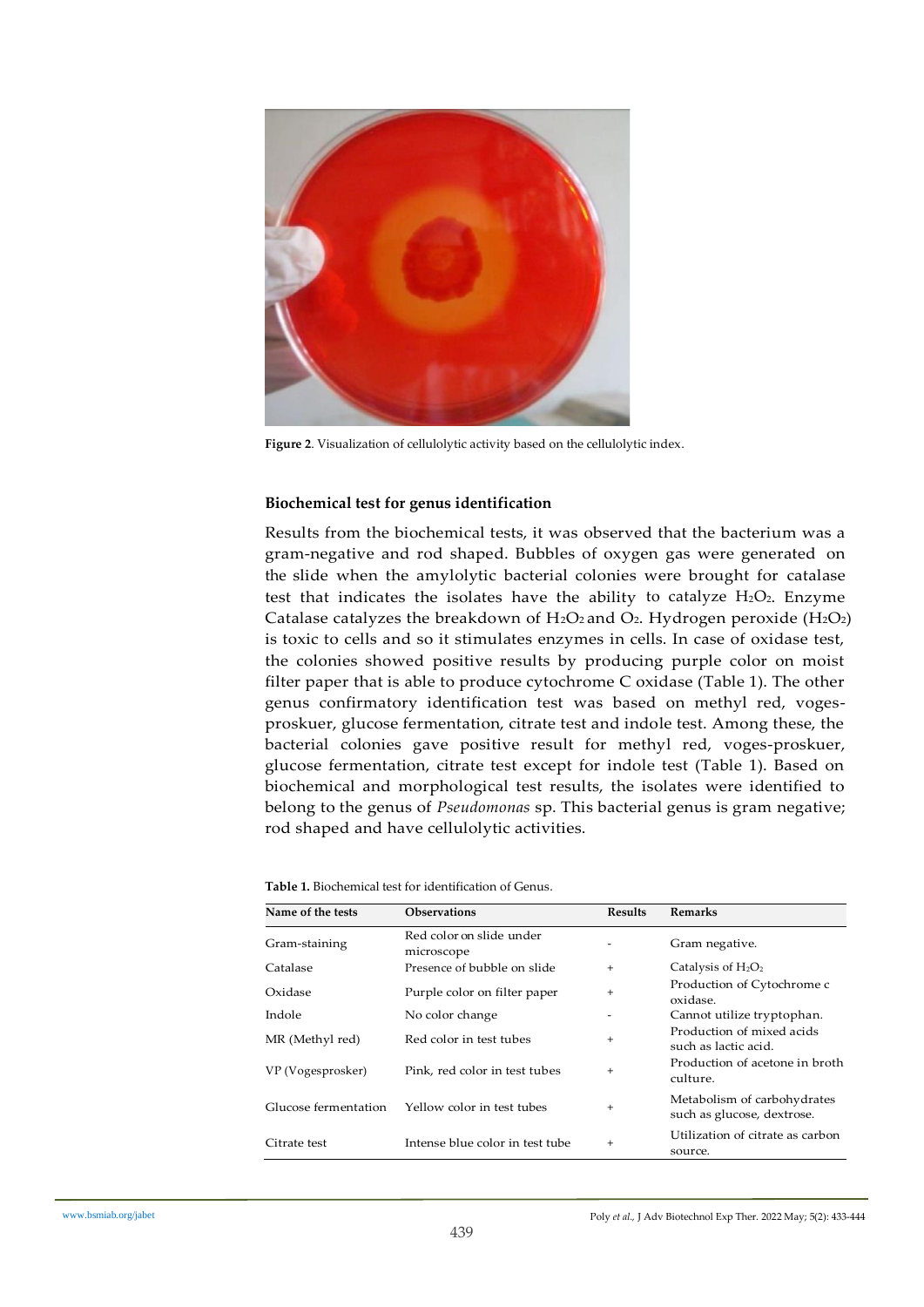## **Effect of pH on cellulase production**

Cellulase production by the *Pseudomonas* sp. isolated from rumen fluid of cattle was adjusted under varying cultural conditions and observed at different pH i.e. 6, 6.5, 7 after 72 hours of incubation at 37°C (Figure 3). Maximum cellulase production was recorded at pH 7.0 (0.053 U/ml) and the minimum cellulase production was recorded at pH 6 and 6.5 (0.0011 U/ml) after 66 hours of cultivation period.



**Figure 3**. Effect of different pH on cellulase production by the *Pseudomonas* sp.

## **Effect of temperature on cellulase production**

For the production of cellulase enzyme, the identified bacteria (*Pseudomonas* sp.) was taken under different temperature 28°C, 32°C, 35° C, 37° C, 40° C and 43° C. Among them, the bacteria showed the highest level of cellulase production at  $370 \text{ C}$  (0.21 U/ml) (Figure 4).



**Figure 4**. Effect of temperature on the production of cellulase.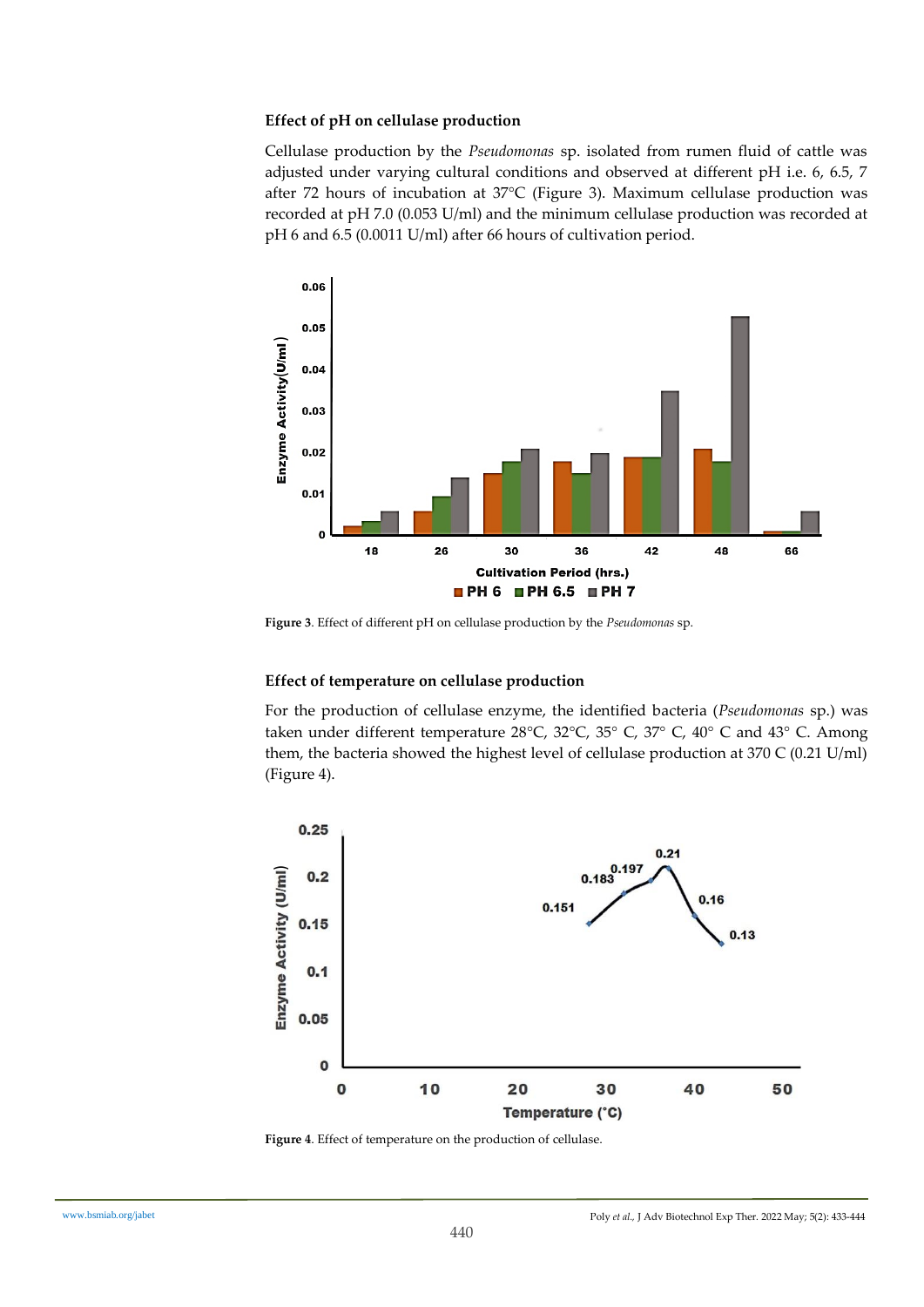## **Effect of incubation period on cellulose production**

For producing cellulase enzyme, the identified bacteria (Pseudomonas sp.) was taken under different incubation period 12,18, 24, 36, 48, 52, 66 and 72 hours. Among them, the bacteria showed the maximum production (0.053 U/ml) at 48 hours of incubation period (Figure 5).



**Figure 5**. Effect of incubation period on the production of cellulase.

## **Effect of cellulase enzyme on filter paper**

The result of the test was strong evident that cellulase was produced in order to degrade cellulose. CMC was most effective as a carbon source for cellulose enzyme production by *Pseudomonus* sp. result in increase in enzyme activity [27]. The application of cellulase enzyme was carried by using double ring 102 filter paper. It was observed that the cellulase enzyme showed maximum degradation in 2nd day under 5 days of incubation in shaking incubator (Figure 6).

In short, it was found that isolated bacterium was *Pseudomonus* sp*.* Where CMC used as the production media. This bacterium produced optimum level of cellulase at 37°C, maximum production occurred at 48 hours of incubation period at  $pH$  7 and filter paper degradation was highest at 2<sup>nd</sup> day of incubation.



**Figure 6.** Observation of cellulase enzyme activity on filter paper.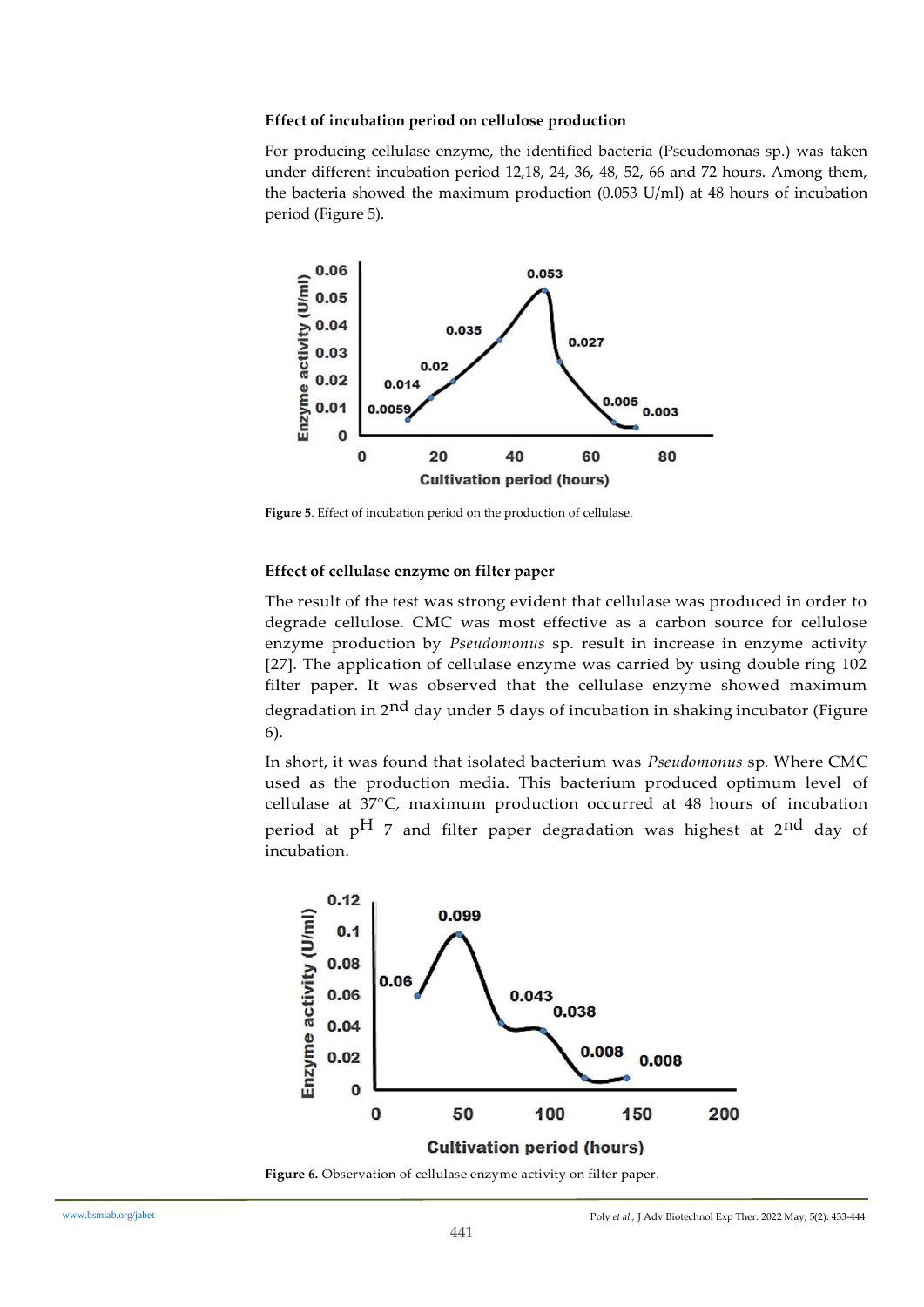## **DISCUSSION**

As cellulose is abundant in nature and awaited to be converted into more valuable products used for mankind. Numerous microorganisms capable of converting polysaccharide cellulose into simple carbohydrates had been revealed for decades. Cellulase enzyme that is commonly used in several industries, the present study was dealt with isolation, identification and biochemical characterization of cellulolytic bacteria and assessed their potentiality. The cellulose-containing rumen fluid of cattle samples was used for this study, where only one bacterial isolates were identified with higher enzymatic activities, cellulose degraders and considered to use as cellulose degradation to decompose plants more effectively [28].

CMC media is utilized for cellulose production as well as the identification and screening of cellulolytic bacteria by the formation of a clear hydrolytic zone [29, 30]. When CMC is used as a substrate, more cellulose is produced, which could be due to the enzyme being introduced, as cellulose is known to be a universal inducer of cellulase synthesis.

*Pseudomonas* sp., a cellulolytic bacterium, was isolated from cattle rumen fluid. This bacterial isolate was identified by morphological, biochemical, and physiochemical characteristics. Biochemical tests have been carried for the identification of unknown genus as described by Cowan and Steel [31]. In the present study cellulase production by the bacteria was observed. The major concern of present study is to keep an eye on the cellulase manufacturing circumstances. The most prominent features for optimizing enzyme production, according to Pelczar et al. [32], are pH and temperature. In the manufacturing of enzymes, the incubation duration is equally important. *Pseudomonas* sp. produced optimal cellulase at various pH, temperatures, and incubation times. Optimum temperature for this study was 40°C but a considerable amount of cellulase is produced from 35°C. Sohag et al. [33] and Khatiwada et al. [34] also found that optimum temperature was 40°C for *Pseudomonas* sp. It was previously reported that cellulolytic bacteria produced highest level of cellulase at a pH range of 6.0-7.5 [35, 36] and enzyme production through *Pseudomonas* sp. is required similar criteria and result found same as the previous study conducted by other researchers. The highest production of cellulase enzyme by *Pseudomonas* sp. was observed at pH 7.0 under 3 days of cultivation which is similar as the results of the experiment conducted by Sohag et al. [33] and Khatiwada et al. [34]. The highest enzyme activity was observed at pH 7.0 with cellulosic filter paper for 5 days of incubation and its maximum activity was noted at 48 hours. The result of study shows that the *Pseudomonas* sp. is a good producer of extra cellular enzyme cellulase which can be also beneficial for the degradation of cellulosic pollutants of environment.

The collection of more bacterial isolates from rumen fluid sample and genetic engineering approach would provide more pace to degrade the organic wastes that is now a concern for the development of ecologically sound and health promoting ways for the management of the environment.

## **CONCLUSIONS**

Cellulase offers an important opportunity to bring great benefits to the use of biomass [37]. Cellulose-degrading microorganisms can alter cellulose into diverse soluble sugars by either enzymatic hydrolysis or acidic reaction. A significant amount of cellulase was produced by *Pseudomonas* sp*.* using cellulosic substrates in shake flask with optimized parameters. This bacterium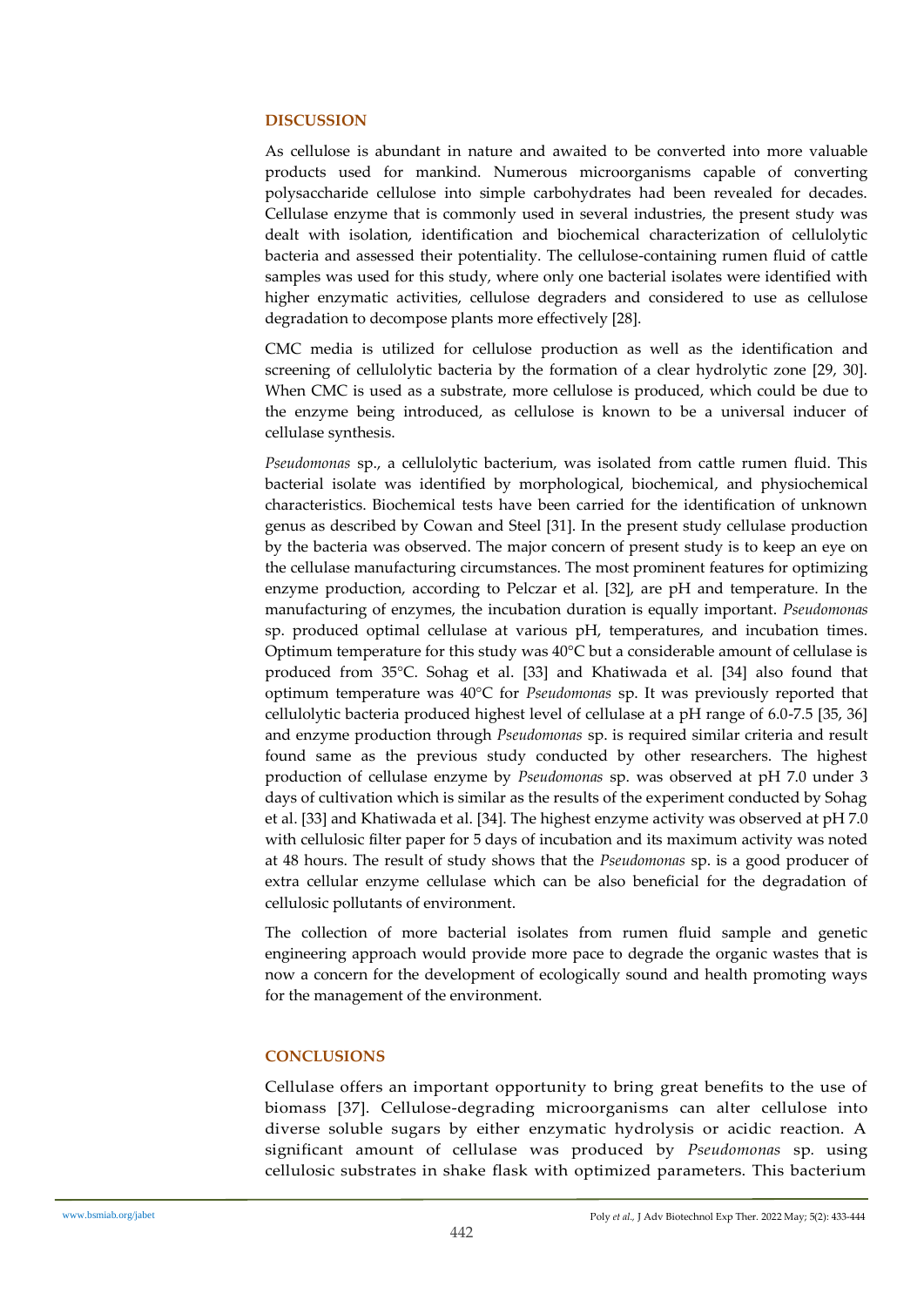is an important species and showed better cellulolytic activity. Besides, the crude enzyme isolated from *Pseudomonas* sp*.* acted efficiently for degradation of filter paper. So, it is expected that this bacterial species can be a good source to remove cellulosic pollutants from the environment. Using various techniques, in the case of cellulase, it can convey performance industrial application. In future, study of fungus can be isolated from rumen fluid and cellulolytic activity of that fungus could be monitored.

#### **ACKNOWLEDGEMENT**

This work is funded by Ministry of Science and Technology (MoST), Government of the People's Republic of Bangladesh.

#### **AUTHOR CONTRIBUTIONS**

MMHK designed and supervised the overall research work; NYP and SM performed the research work; MNH wrote the manuscript and analyzed the data; AKA revised the manuscript and some of the lab works has conducted in his laboratory; MH critically overviewed the manuscript. All authors revised and approved the final version of the manuscript.

#### **CONFLICTS OF INTEREST**

There is no conflict of interest among the authors.

#### **REFERENCES**

- [1] Khaleel HL, Abd AN, Ali KM. Preparation of Nano-Cellulose from Industrial Waste by Ultrasonic Device. Journal of Biochemical Technology 2018; 9: 35.
- [2] Zaghoud L, Gouamid M, Benmenine A, Khanblouche A. Kinetic and Thermodynamic of Gentian Violet Removal by 2, 3-Dialdehyde Nanocellulose. Journal of Biochemical Technology 2019; 10: 38-42.
- [3] Malherbe S, Cloete TE. Lignocellulose biodegradation: fundamentals and applications. Reviews in Environmental Sciences and Biotechnology 2003; 1: 105-114.
- [4] Li X, Gao P. Isolation and partial properties of cellulose-decomposing strain of Cytophaga sp. LX-7 from the soil. J. Appl. Microbiol. 2008; 82: 73-80.
- [5] Cheng Q, Wang J, McNeel JF, Jacobson PM. Water Retention Value Measurements of Cellulosic Materials Using a Centrifuge Technique. BioResources 2010; 5: 1945-1954.
- [6] Acharya A, Joshi DR, Shrestha K, Bhatta DR. Isolation and screening of thermophilic cellulolytic bacteria from compost piles. Scientific world. 2012; 10: 43-6.
- [7] Lu WJ, Wang HT, Nie YF. Effect of inoculating flower stalks and vegetable waste with lignocellulolytic microorganisms on the composting process. Journal of Environmental Science and Health 2004; 39: 871– 887.
- [8] Maki M, Leung KT, Qin W. The prospects of cellulase-producing bacteria for the bioconversion of lignocellulosic biomass. Int. J. Biol. Sci. 2009; 5: 500-516.
- [9] Ojumu T, Solomon V, Bamidele O, Betiku E, Layokun SK. Cellulase Production by Aspergillus flavus Linn Isolate NSPR 101 fermented in sawdust, bagasse and corncob. African J. Biotechnol. 2003; 2: 150– 152.
- [10] Gomashe AV, Gulhane PA, Bezalwar PM. Isolation and screening of cellulose degrading microbes from Nagpur region soil. International Journal of Life Science 2013; 1: 291-293.
- [11] Haakana H, Mittinen-Oinonen A, Joutsjoki V, Mantyla A, Souminen P, Vahmaanpera J. Cloning of cellulase from Melanocarpus albomyces and their efficient expression in Trichoderma reesei. Enzyme Microbial Technology 2004; 34: 159-167.
- [12] Ashjaran A, Sheybani S. Drug Release of Bacterial Cellulose as Antibacterial Nano Wound Dressing. International Journal of Pharmaceutical Research & Allied Sciences 2019; 8 :137-143.
- [13] Godana B, Mitra R, Singh S. Production of Enzymes for Application on Animal Feeds. Submitted in partial fulfillment of the requirements for the degree of Master of Technology (Biotechnology),